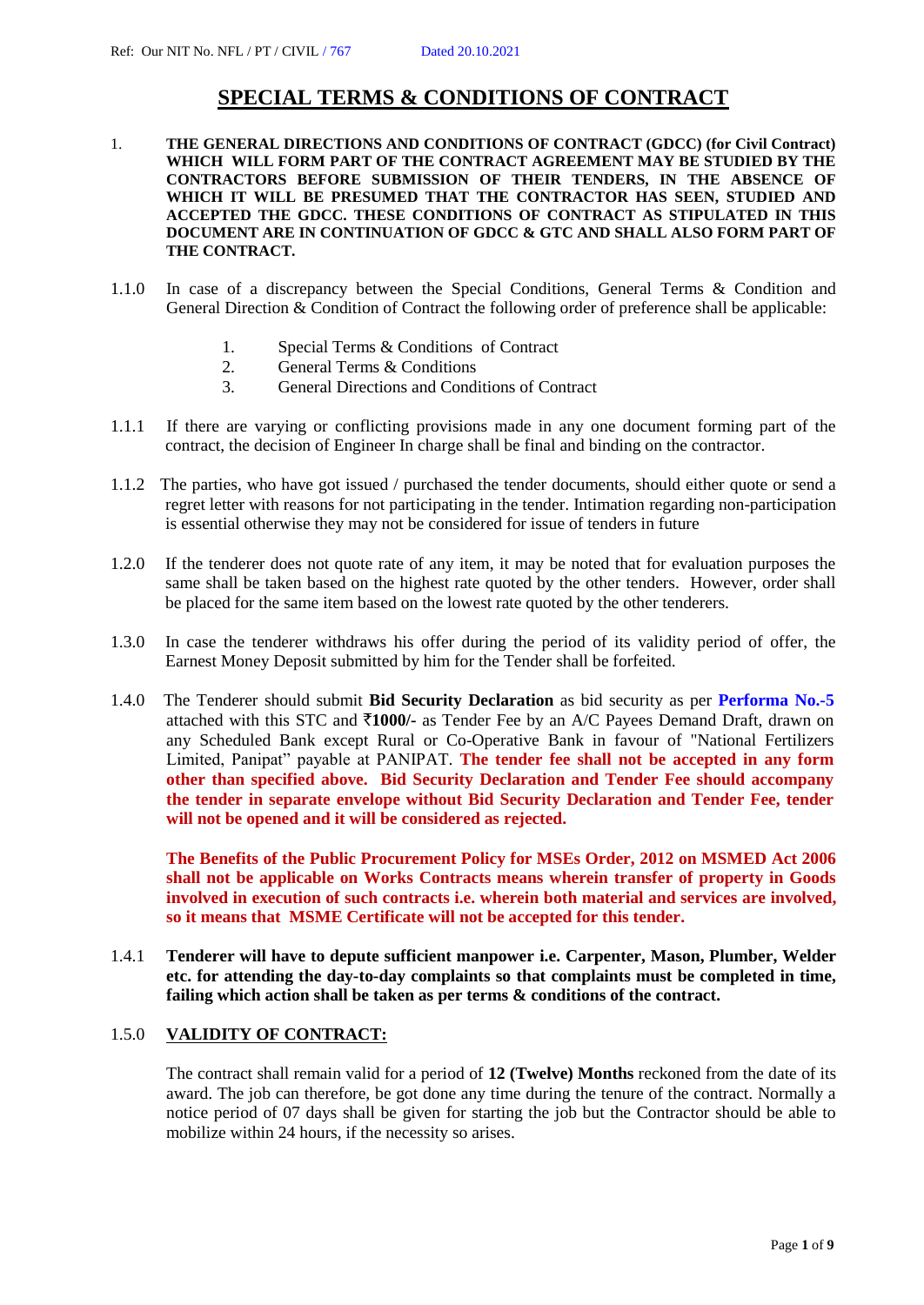### 1.6.0 COMPLETION PERIOD:

The entire job is to be completed within **12 (Twelve) Months** from the date of handing over of site. Date of start of job / handing over of site shall be intimated in writing.

The Contract Period can be extended at the sole discretion of NFL for a further period of **03(Three) Months** on same Rates, Terms & Condition of Contract. The extension of contract shall be granted only in exigency of work due to unavoidable circumstances with due justifications and approval of such extension shall be dealt as per DOP.

### 1.7.0 **DEFECT LIABILITY PERIOD:**

Defect liability period of works unless otherwise specified shall be **06 (Six) months** from the actual date of completion of work as per completion certificate issued, or the expiry of the full next following monsoon season (i.e. 15 July to 15 October following the actual date of completion) whichever shall be later.

The contractor shall at his own cost and initiative, correct repair and/or rectify any / and all defect(s) and/or imperfections in the design of the work (in so far as the contractor shall be concerned with the design of the work or any part thereof) and/or in the work performed and/or materials, components or other items incorporated therein as shall be discovered during the said defect liability period and in the event of the contractor failing to do so, NFL reserves the right to get the same repaired **at the risk & cost** of the contractor PLUS 25 % ( Twenty Five percent) Departmental Charges, and the expenditure so incurred by NFL shall be adjusted towards the said Security Deposit and / or any other due lying with NFL.

## 1.8.0 **APPLICABILITY OF TAXES :**

- a) GST shall be paid extra, Clause with regard to GST given in the NIT / GTC shall be applicable. To remain competitive, bidders are advised to work out their rates excluding the impact of taxes paid on the input materials/services to be used in execution of contract as the same shall be set off in the form of input tax credit against GST paid by NFL on their billed amount.
- b) TDS @ 2 % (1% CGST and 1% SGST or 2% IGST) shall be deducted as per provisions under GST Act in case taxable contract value of services/goods or both is more than Rs.2.50 lac.

### 1.8.1 **Applicability of Building & Other Construction Workers Welfare Cess Act, 1996:**

NFL shall deduct Income Tax / Commercial Tax / Cess including BOCW Cess at source from all payment due and to be made to the contractor under this contract in accordance with provisions of relevant Act and Rules framed there under including any amendment and modifications thereof as applicable from time to time.

### **Note: Minimum rate for recovery of BOCW Cess is one percent of the Contract Value.**

**1.8.2 Security Deposit: Contractor will have to Deposit Performance Security Deposit / Bank Guarantee @ 03% of the contract value within 15 days from date of Issue of LOI/W.O.** The successful tenderer can furnish a Bank Guarantee from any of the scheduled bank excluding Gramin / Co-operative Bank in the form specified by NFL against Security Deposit / Performance Guarantee (as applicable) for the faithful and proper fulfillment of the contract. The Bank Guarantee should be valid for a period of **18 (Eighteen) months** (contract period plus defect liability period) plus 3 months claims period. The Bank guarantee should be submitted by Bankers directly to NFL in a sealed cover and not through contractor.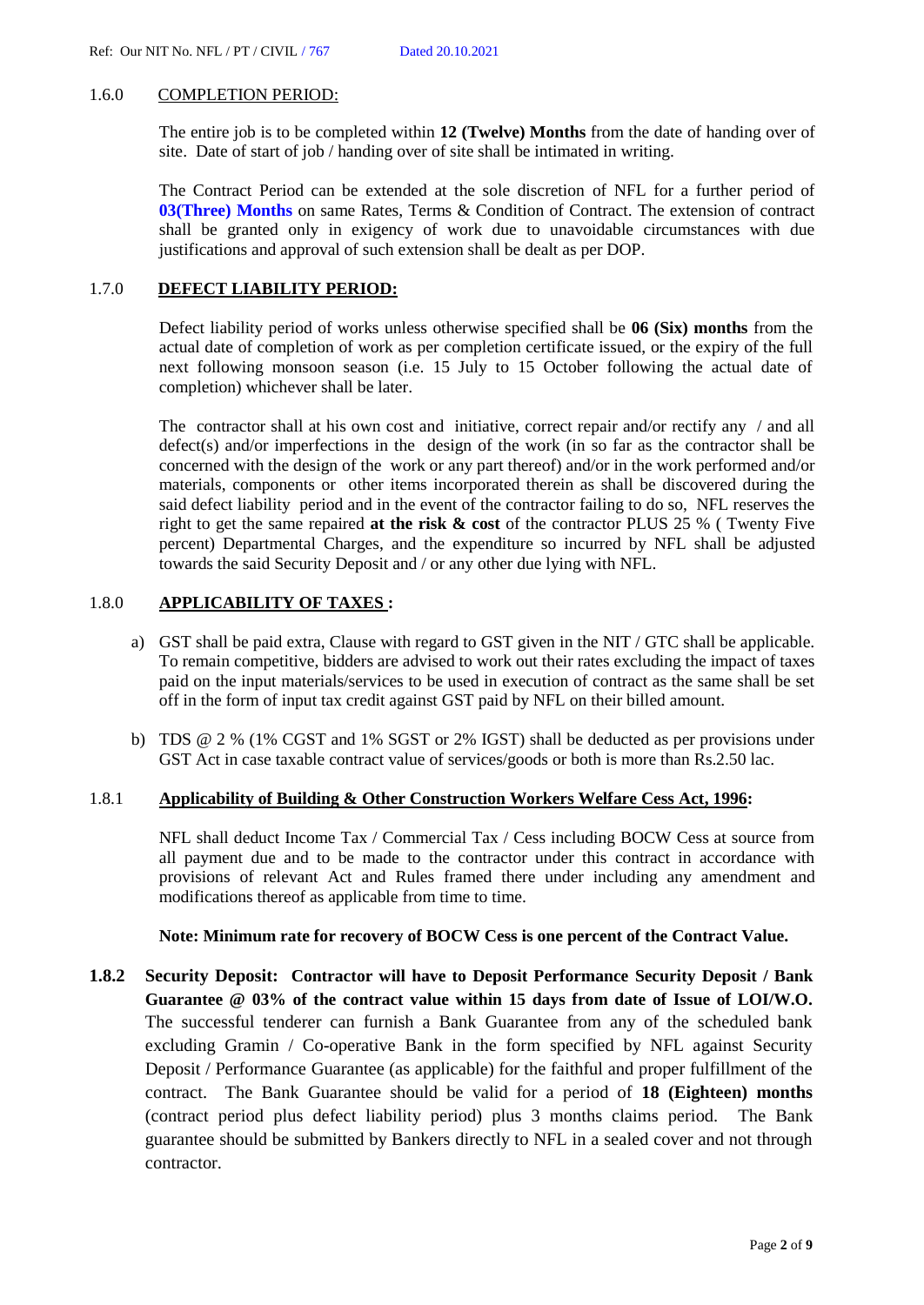The Contractor shall also arrange a copy of swift message, for confirmation of BG (including all amendments) through SFMS mode, from the BG issuing bank generated on communication regarding issue of BG to our designated bank ICICI Bank Ltd, K1, Senior Mall, Sector-18, Noida, UP, 201301, IFSC Code ICIC0000031, as per following details:-

- (i) IFN 76 COV for issuance of bank guarantee
- (ii) IFN 767 COV for amendment of bank guarantee
- (iii) Issuing bank shall mention IFSC code as ICIC0000031 in field 7035 of IFN 76 COV/IFN 767 COV.
- (iv) Issuing bankshall mention NFL beneficiary code as NFLNATIONAL04022015 in field 7037 of IFN760COV/IFN767COV.

## 1.9.0 **PENALTY:**

If there is any delay in the final completion of the work at any job site or specific works in respect of which a separate progress Schedule has been established, beyond the final completion of the work or works aforesaid at the job site as stipulated in the Progress Schedule, the owner shall (without prejudice to any other right of owner in this behalf) be entitled to recover liquidate damages for the delay at **1% (one percent) of the total contract value for each week or part thereof** that the work remains incomplete beyond the scheduled date of final completion for the work or works, as the case may be at the job site, **subject to a maximum of 10% (ten percent)** of the total contract value of work on completion . These Liquidated Damages shall be recovered from the R.A. / Final Bill of the contractor of this work, or from any other dues of the contractor against any other contract or from any other dues of contractor lying with NFL. The total contract value means the total value of work executed on completion.

## **2.0 SPECIFICATIONS:**

## 2.1.0 **GENERAL SPECIFICATIONS:**

- 2.1.1 The specification for workmanship shall be as described in the Central Public works Department latest "specifications" including amendments, unless otherwise specified. These CPWD specifications shall be deemed to form part of this contract.
- 2.1.2 The CPWD specifications shall take precedence over the provisions in the Bureau of Indian Standards (BIS) specifications/Indian Road Congress (IRC). Wherever CPWD specifications are silent, the relevant BIS/IRC specifications shall be referred.
- 2.1.3 In case of any class of work for which there is no such specification as laid down in the contract documents, such work shall be carried out in accordance with the instructions and requirement of the Engineer-in-charge.

## 2.1.4 **Material Brand / Specification:**

|   | <b>S.No.</b> Item Name                                                   | Name of Brand/Grade/Specification                                           |
|---|--------------------------------------------------------------------------|-----------------------------------------------------------------------------|
|   | Ceramic/Glazed tiles / Floor tiles                                       | Kajaria / Somany / Nitco/ Orient Bell                                       |
| 2 | PVC/UPVC/PTMT Pipe and accessories. (ISI marked)                         | Supreme/ Sintex / Astral / Finolex / /Diplast. /<br>Pearl / Pryag/ Ashirvad |
| 3 | G. I. Pipes B-Class IS-1239                                              | Jindal / TATA / Ravindra / Parkash /Surya                                   |
| 4 | G. I. Fittings                                                           | UNIK / UNCO / NIKE / ZOLOTO/ SANT /  <br><b>LEADER/VARIE</b>                |
|   | Sanitary/ Chinaware /Bathroom Fitting, Fixtures and<br>other Accessories | Parryware / Hindware / Cera                                                 |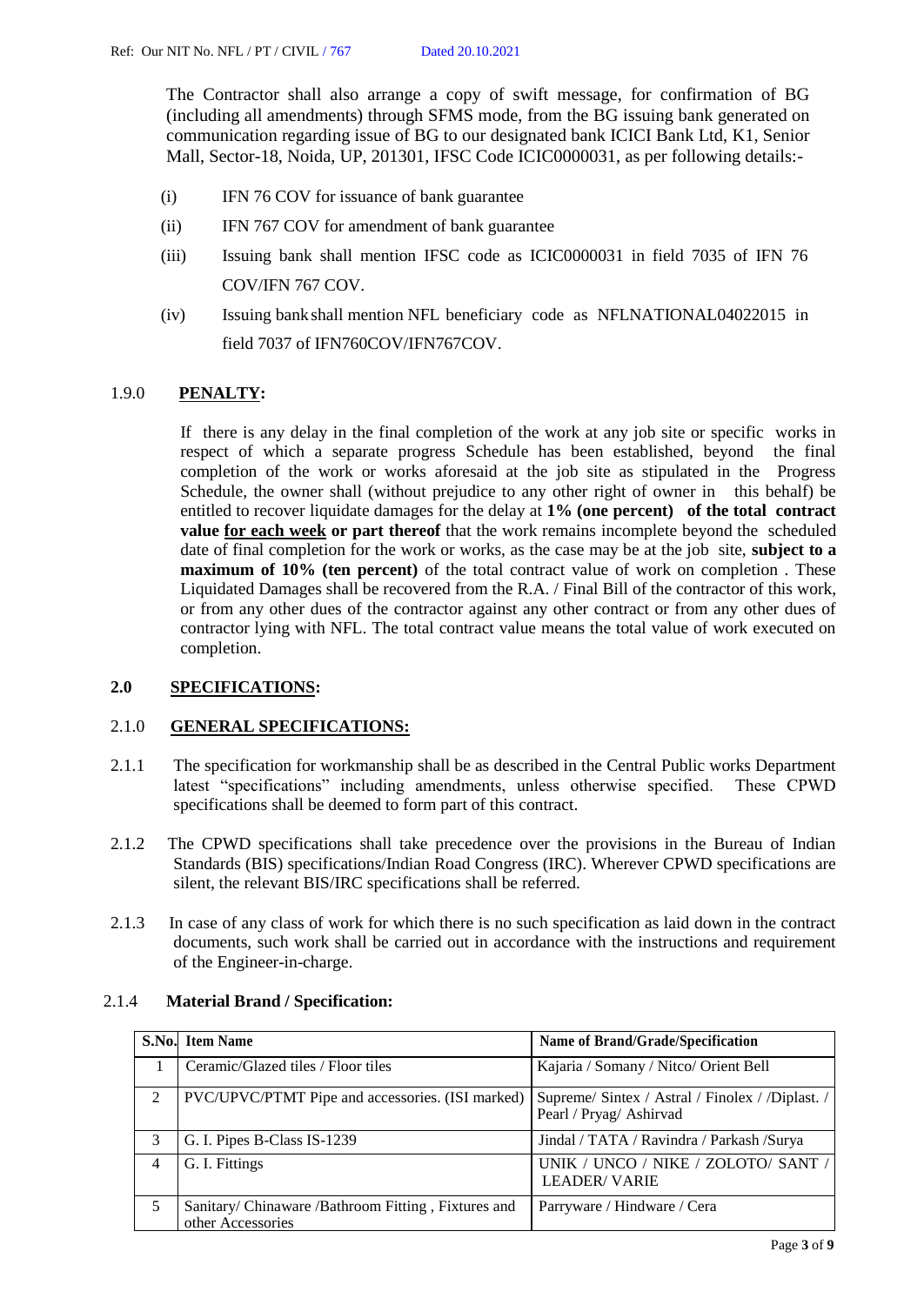| 6  | Aluminum Work                                        | Jindal / Hindalco / Nalco                    |  |
|----|------------------------------------------------------|----------------------------------------------|--|
|    | Commercial Ply, Boards & Laminates                   | Greenply, Century, Duroply, Uniply, Kitply,  |  |
|    |                                                      | National, Sainik, Greenlam, Marino           |  |
| 8  | Glass/Mirror                                         | Modi, TATA, Saint Gobain                     |  |
| 9  | Door / Window Fittings, Fixtures, Hardware and other | Everest, Hardwyn, Hettic, Unique, Universal, |  |
|    | Accessories                                          | Link, Romson, Godrej                         |  |
| 10 | <b>Steel</b>                                         | TATA, SAIL, Jindal                           |  |
| 11 | Roofing Sheet (GI/FRP/GS/Polypropylene Reinforced    | Tata, Jindal, Everest, Interarch, Hindalco   |  |
|    | Cement / Fiber Cement/Polycarbonate /AC etc)         |                                              |  |

**Note-** This above list contains approved Makes/Brand for few items only. Make/Brand for other item shall be finalized by NFL Engineer-in-Charge. The contractor must obtain approval of makes of all materials before Execution of Job. The contractor must submit the sample(s) before procurement of material. NFL shall not be responsible for rejection of any sample not accepted by NFL officials.

### 3**.0 SPECIAL CONDITIONS :**

- 3.1 NFL may at its discretion award any other / additional work on the final agreed rates, terms and conditions, as per the work order, for execution of the same and the contractor has to execute the same work as a separate work.
- 3.2 The contractor will have to deploy one Engineer / Supervisor with proper power of attorney / Authority letter for plant / township, for supervising the work, taking instructions from Engineer-In-Charge, and getting the materials issued from Main Stores etc. In addition to this the contractor has to make available one (complaint) attendant for factory area and one (complaint) attendant in township area who will receive and maintain the records of the various complaints received in writing / telephonically / orally and pass on such complaints to the field staff for compliance. The quoted rates of the agency shall be deemed to include the above provisions.
- 3.3 NFL does not guarantee any quantum of work to be executed.
- 3.4 The work is to be executed at all heights, depths and levels and nothing extra will be paid on this account beyond the quoted/agreed rates, except wherever mentioned / applicable.
- 3.5 The work in factory area is to be executed in the running plant and critical places.
- 3.6 Safety permits have to be obtained in advance and work is to be executed with all precautions and safety measures.
- 3.7 Contractors who will be registered under this contract may have to work round the clock for executing the emergent jobs informed at short notice against job/work orders. Emergent jobs are to be executed at any time round the clock as directed by Engineer-in-Charge and nothing extra shall be payable beyond the quoted/agreed rates on any account. The contractor as such shall have to keep a stock of various construction materials at site such as bricks, sand, aggregate sanitary and water supply, door/window fittings etc.
- 3.8 Contractor has to maintain a small Office-cum-Store in the Factory or Township area where his responsible representative(s) will be available for receiving instructions, job orders etc. throughout the contract period. The contractor has to keep sufficient stock of fittings, fixtures and construction materials in advance in the store. The department will give space for store/site office and the contractor has to construct necessary structures of his own, if required, but contractor will have to vacate the land at the expiry of contract period failing which dues shall not be released.
- 3.9 a) The fittings i.e. Hooks, nuts, bolts etc. of old/broken ACC/CGI/ Alum FRP. Sheets etc. or other fittings like water supply and sanitary fittings (W.C, washbasin, cistern , bib cock, stop cock, pillar cock G.I fittings etc) are required to be removed for replacement, and nothing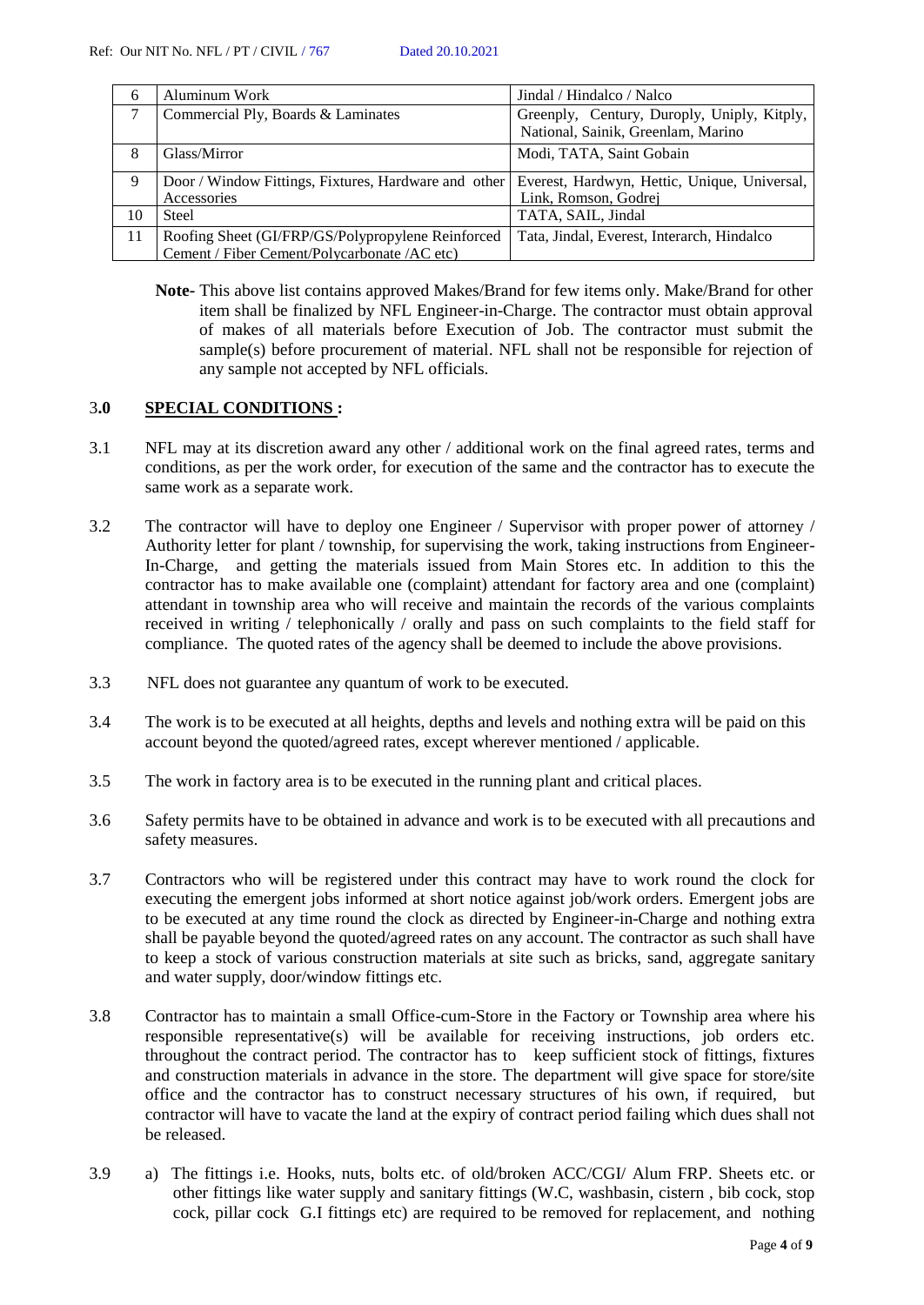shall be paid extra for removal of such old/broken fittings unless otherwise specified. Also nothing extra shall be paid for disposal of un-serviceable material from site for returning to NFL Central Stores.

- b) Use of old serviceable nut bolts received from dismantling of such fittings is allowed and nothing shall be recovered from the agency on this account.
- c) For fixing of wind ties on the existing ACC sheets roofing, no extra claim shall be entertained for removing/unbolting and re-fixing the nuts, bolts washers etc.
- 3.10 In the items of providing and laying or replacing G.I. Pipes, G.I. fittings (if required to be provided for turnings, branches or for fixing of Fixtures) shall be paid extra only if the total length of such pipes at a Particular / single location is 6 (Six) Meters or less.
- 3.11 The finishing of stone work items like flooring with kota stone / marble / granite stone or any other specified stone shall be with mirror/ granite finish and nothing extra shall be paid for this above the quoted/awarded rate.
- 3.12 Against operational Item Nos. 83 & 84 (Non-Schedule Items), Electric/Diesel Pump engaged for dewatering purposes to attend leakages etc., payment for full day i.e. 8 hours shall be made for the 1<sup>st</sup> day. Subsequently, payment for the same job / location shall be made on hourly basis for which the pump is actual run/operated.
- 3.13 Against operational Item No. 77 (Non-Schedule Items), the leakage points found within one meter length of the pipeline, shall be treated as one point only for payment irrespective of the number of leakage points attended in one meter segment.
- 3.14 In case similar item of work is found to be available in different chapters of Schedule of Quantities, the lowest quoted / agreed rate against such item(s) shall be paid.
- 3.15 NFL shall supply only Grease / Oil free of charge for use in the pumps / equipment's situated at Sump House in Township for their smooth functioning.
- 3.16 The above materials shall be supplied from NFL Main Stores / workshop situated in Factory area. The contractor has to transport the material from Main Stores / workshop to the site of work including loading and unloading of the same within their quoted rates

## 3.17 **Item No. 252 of Non Schedule Items : Surveillance of ASH PONDS**

Item includes the provision of 02 (two) nos. unskilled labor on regular basis (round the day) with necessary tools like Kassi/Favda (Spade), Kulhadi (axe), Daranti (Sickle) etc. at its own cost for Shrubs cutting and cleaning, Dressing, Surveillance Passage Maintenance. Contractor will also provide required safety equipment's like safety Jacket, Shoes, Helmet, Torch etc. for the labor.

## **3.18 Old Ash Ponds & Carbon Ponds on North of NFL Plant ( Local Ponds )**

There are total of 5 Ponds (One No. Carbon Pond and Four Nos. Ash Ponds) situated on North of NFL Plant, having Earthen Embankments of approximately 3 Kms. (Approximately) in length and Approximately 7 Metre high with side slopes 1:2.

- 3.18.1 The scope of work for Ash Ponds at Old Ash Ponds / Carbon Ponds covers surveillance/watch and ward of the Ponds from 8: 00 Am to 5:00 PM daily.
- 3.18.2 For surveillance of the Ash Ponds situated at north side of plant the contractor shall have to deploy 2 Nos. labour / man power on daily bases as per instructions of Engineer-in-Charge with all necessary tools and tackles.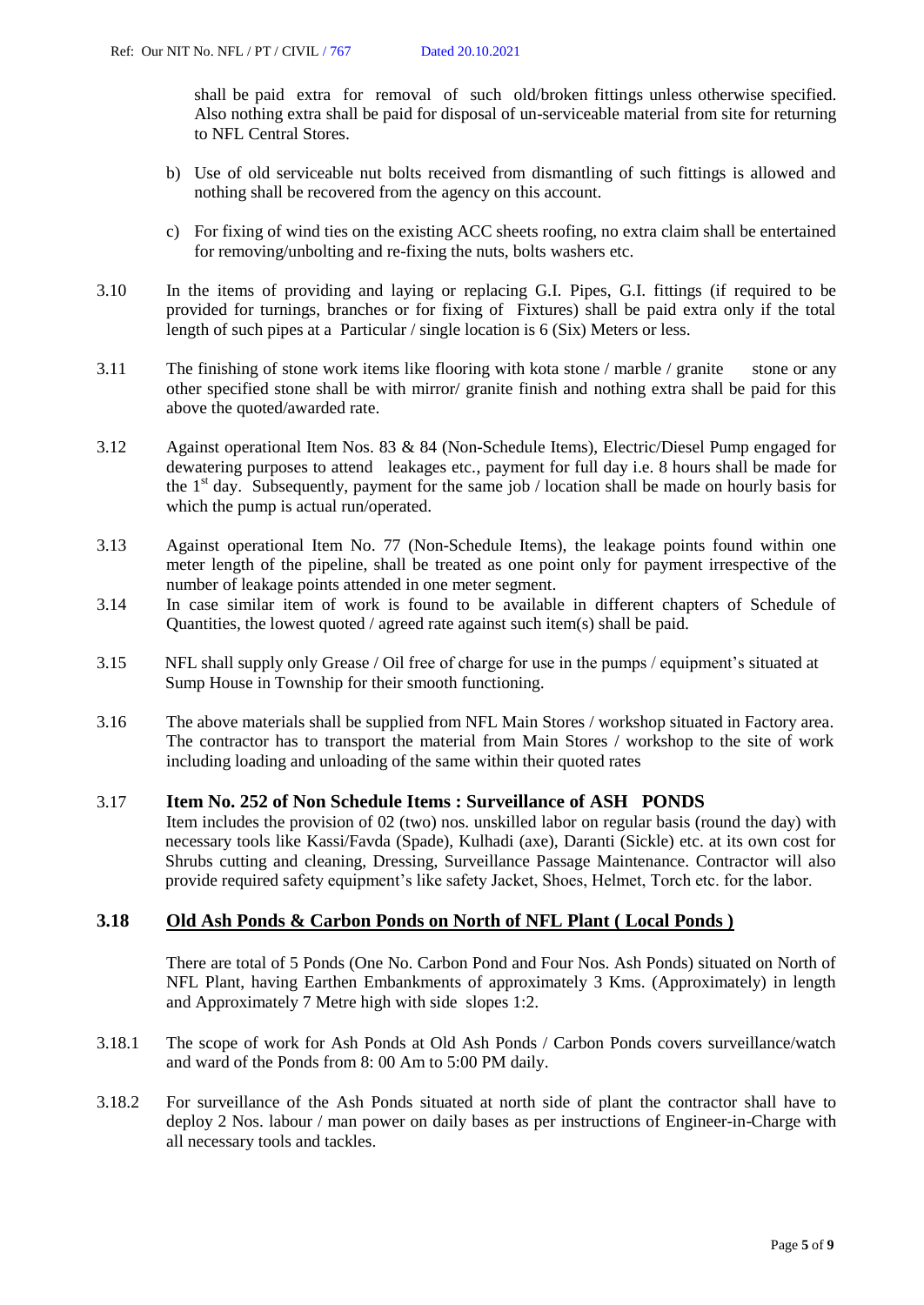## **3.19 Item No. 253 of Non Schedule Items: Strengthening the Embankments of ASH PONDS**

The Scope of work includes supplying and stacking of good earth near the Ash Ponds or at any location in Factory and Township areas as and when required, for filling and repairs / strengthening the embankments of the Ponds. The measured quantities of earth shall be reduced by 20 % towards voids for the purpose of payment. The scope also includes carrying the earth to the required locations of the embankments and filling the earth in layers as detailed in Schedule of quantities.

## **3.20 Item No. 254 of Non Schedule Items : Excavation of Ash within ASH PONDS**

Drains / trenches shall have to be excavated in the deposited ash within the Ash Ponds for diverting the flow of Ash Slurry within the ash ponds to avoid the erosion of the earthen embankments. This Item of work is to be executed as and when required. The executed work shall be measured in Cum.

- 3.21 For executing the works in Factory area, safety work permits will be issued for doing the jobs, without any safety work permit duly issued by NFL, work will not be allowed to be carried out.
- 3.22 For doing the work in plant area the workers, supervisors, Engineers are allowed to come in the plant area with proper gate passes. NFL will issue necessary gate passes to such persons for whom the request is made by the contractor. NFL will not be responsible for late entry of the persons through the gate due to the absence of gate passes.
- 3.23 All consumable, non-consumable materials are to be got entered in the register being maintained by security personnel at the factory's Main Gate, for which NFL will issue instructions for their entry at the gate.
- 3.24 In case of any emergency jobs in plant/Township area, The contractor has to arrange sufficient number of Electric/Pneumatic concrete hammers/ breakers for dismantling the Rcc/Pcc/brick work etc.

## **The payment for the above shall be made in the respective dismantling item**.

3.25 For Fixing of new wooden shutters under NS Item no 24, 25, 26, existing old/damaged shutters Where-ever required have to be removed from frames to fix the new shutters. The old/damaged shutters shall be disposed off to civil dumping yard/store, nothing shall be paid extra for above work.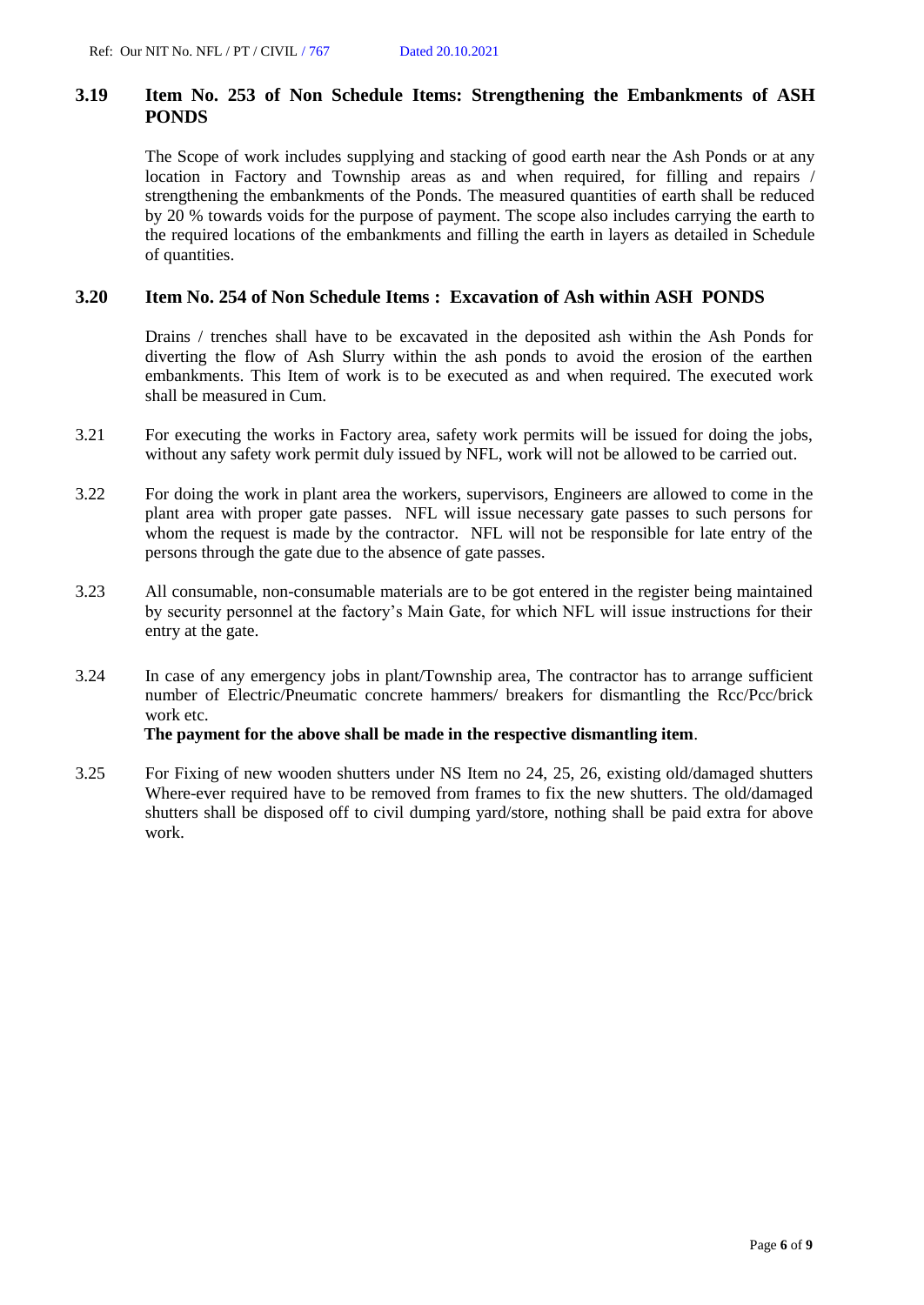# **COMMERCIAL TERMS AND CONDITIONS**.

## **4.0 SCOPE OF SUPPLY OF MATERIALS BY NFL.**

### **4.1 Free supply of Cement and Tor Steel**

**Cement and Tor Steel required to be consumed in the different items of work shall be supplied by NFL free of cost, Tenderers shall have to quote their rates for Cement and Tor Steel consuming items considering Cement and Tor Steel as free supply by NFL.**

- 4.2 The above materials shall be supplied from NFL Main Stores situated in Factory area. The contractor has to transport the material from Main Stores to the site of work in Factory and Township areas including loading and unloading of the same within their quoted rates. The supply of above materials shall be governed by contract clause No. 3.1.0.0 of GDCC.
- 4.3 NFL may at its own discretion issue / supply the following tools / machinery / facilities to the contractor, free of charges. The issue of these tools / equipments / facility etc is not obligatory on the part of NFL but these may be provided / issued to speed up the work / complete the same in safe conditions, that too subject to the availability of the same. The tools / machinery shall be returned to NFL after completion of the job in working conditions.
	- a) Hand roller
	- b) Diesel / Electrical de-watering pump / Vacuum Pump with Suction and Delivery pipe.
	- c) Concrete breaker with chisels.
	- d) Air Compressor with diesel for supplying compressed air for operation of Concrete breaker or supply of compressed air from outlets in various plants.
	- e) Crane facility for attending the various maintenance jobs in hazardous conditions / areas.
	- f) Safety Ladders / Rope / Rope Ladders / other safety Equipments / staging /Scaffolding Materials, small tools as per site requirements for safe working conditions
	- g) Flood lights / Hand lamps / to execute the work in dark areas / during late hours.

**Note- above Tools/Machinery/Equipment etc. shall only be provided depending upon availability. In case of unavailability of above Tools/Machinery/Equipment etc., contractor must have to arrange the same at its own risk & cost.**

## **5.0 CRITERIA FOR AWARD &\_SPLITTING UP OF THE CONTRACT:**

## **A. Award to Overall L-1 Party :**

If overall L-1 party is L-1 in one part (e.g. Factory or Township) and L-2 in another part (e.g. Factory or Township), then the overall L-1 party will be called for discussions in the TC meeting. The L-1 party will be persuaded for reduction of rates so that party becomes L-1 in both areas and remain overall L-1 also. If party agrees to reduce the rates and becomes L-1 in both the areas then the entire contract will be awarded to overall L-1 party. In case, party does not agree then splitting of contract shall be explored as per Clause No. 5 (b) as follows:

## **B. Award on Splitting up of Contract :**

NFL reserves it's right to split up the contract between two parties at it's sole discretion. The basis of splitting the contract shall be on Area Basis (Township Area & Factory Area) as detailed in the scope of work. The splitting up of the work between two parties shall be on any one of the following options :

a) On the basis of Common Lowest rates of L-1 & L-2 parties, if acceptable to both L-1 and L-2 parties. In this case, the works in Factory area shall be awarded to overall L-1 party and the works in Township Areas shall be awarded to overall L-2 party.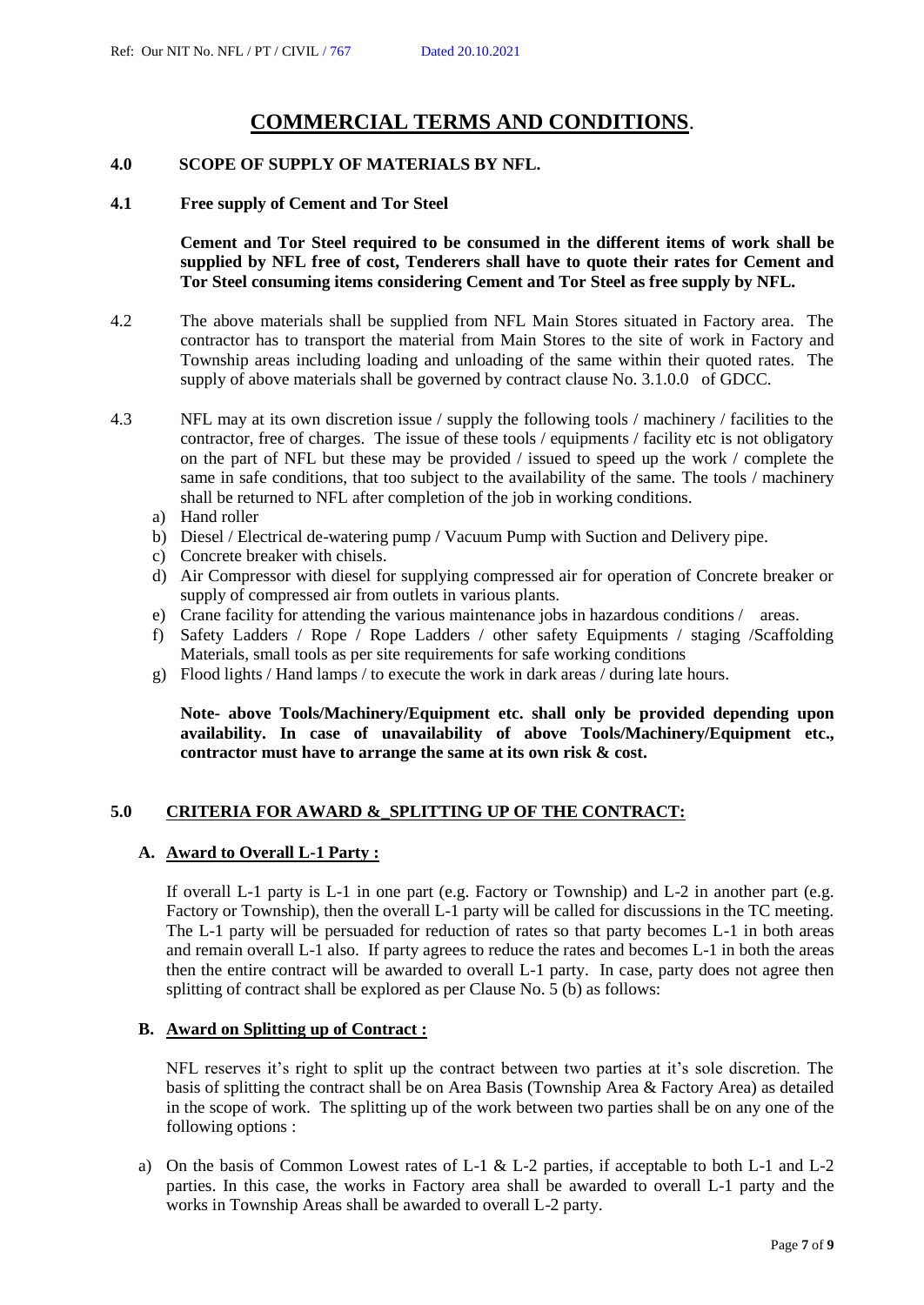- b) If L-I party does not agree to execute the work on common lowest rates of L-1  $&$  L-2 parties, but L-2 Party agrees to execute the work on Common Lowest rates of L-1 & L-2 parties, then the Factory areas shall be awarded to overall L-1 Party on his quoted / agreed rates, and the Township works shall be awarded to L-2 Party on Common Lowest rates of L-1 ( Quoted / agreed Rates) and L-2 rates
- c) If none of the parties agrees to execute the work on Common Lowest of L-1  $\&$  L-2 parties, then the work shall be awarded on the basis of individual L-1 Party for Factory area and Township area respectively.

### **6.0 RELEASE OF SECURITY DEPOSIT:** The security will be released as follows: -

Security deducted / Bank Guarantee (as per GTC Clause 1.23.0) @ 3 % from RA Bills shall be released after 6 (Six) Months from the actual date of completion of work as per completion certificate issued, or the expiry of the full next following monsoon season (i.e. 15 July to 15 October following the actual date of completion) whichever shall be later.

### **7.0 TERMS OF PAYMENT:**

Payment of Bills shall be released as per Clause No.1.26.0 of GTC.

### **8.0 ELECTRIC POWER CONNECTION:**

### a) **Electricity will be provided free of cost at one point as per requirement of the job.**

- b) All the apparatus brought by the contractor in the plant / working areas should be electrically operational and healthy with sufficient length of cable having proper size and insulation. All single-phase equipments like drill machines, grinders, floodlights, hand lamps, small pumps, etc. shall be fitted with 3-pin plug top. Industrial plug tops shall be provided by the contractor, for free tapping of power from the points wherever industrial plug sockets are provided in the field for flood lights / Hand Lamps, operating cutting tools / drill machines and the like . No loose wires are to be used in the sockets for topping the electrical connection.
- c) It will be the responsibility of the contractor to ensure that NFL Plug Points/installations are not tampered. All electrical connection from power outlets will be connected by NFL staff. Wherever portable hand lamps are used in the vessels, the voltage shall not exceed 24 volts.

## **NOTE: Contractor may have to execute any item of DSR depending upon NFL Requirement. The payment for extra executed item shall be payable through premium basis. The premiums payable over DSR-2016 Rates for Extra Items / Additional Items executed under DSR-2016 shall be calculated and paid as under:**

- 1. For all Chapters of DSR-2016, the average percentage premium of individual sub-head (Chapter) over DSR-2016 shall be calculated based on the awarded rates of that sub-head.
- 2. The overall average premium %age of all the sub heads shall also be worked out based on the awarded value of all sub heads.
- 3. The lower of the premiums so calculated above as per (1) & (2) (Sub Head average / overall average) shall be paid for extra / additional items under all chapters.

The percentage premium of sub head shall also be applicable for basic rates of items.